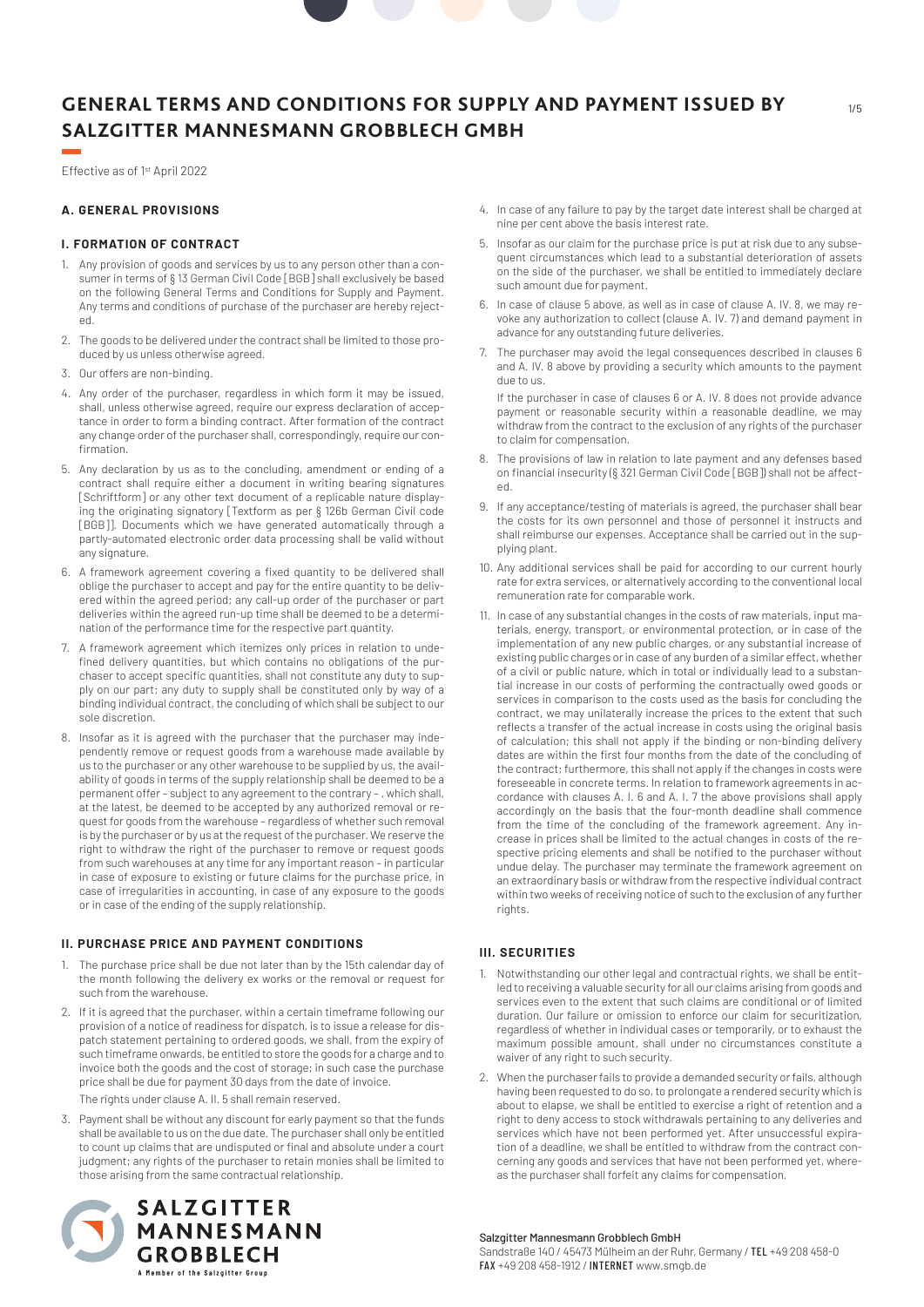Effective as of 1st April 2022

3. Whenever we process or finish an item that has been supplied or made available to us by the purchaser, or whenever we render services in relation to such item or we use the item as an auxiliary means of performing our goods or services, a contract-based lien on such item shall be granted by the purchaser in our favor to support the securing of any payment claims for the processing or finishing as well as for any additional services. Any rights resulting from statutory liens shall not be affected thereby.

# **IV. RETENTION OF TITLE**

- 1. Any and all goods provided by us shall remain our property (retention of title goods) until such time as all claims, and in particular, claims related to any outstanding balances which are owed to us in relation to the business relationship have been satisfied. This shall also apply to future and conditional claims. We may label retention of title goods as such and prohibit the purchaser from removing or making unrecognizable such labels, or we may require the purchaser to subsequently undertake such labelling.
- 2. The processing of any retention of title goods shall take place for us as manufacturer in terms of § 950 Civil Code [BGB] without us being subject to any duty. The processed and finished goods shall be deemed to be retention of title goods in terms of clause IV. 1.
- 3. Any processing, connection or mixing of the retention of title goods with other goods by the purchaser shall make us a co-owner in the new item in proportion to the invoice value of the retention of title goods and the invoice value of the other goods used. If the ownership of the supplier is extinguished by such connection, mixing, or processing, the purchaser hereby transfers to us in advance its own rights of ownership or expectant rights to the new stock or to the object to the extent of the invoice value of the goods subject to retention of title and, in case of processing, in proportion to the invoice value of the goods subject to retention of title and the invoice value of the other goods used, and shall store such for the supplier at no charge. Our rights of co-ownership shall be deemed to be retention of title goods in terms of clause IV. 1.
- 4. The purchaser may sell the retention of title goods only in the course of normal business activities subject to its normal business conditions and only if it is not in default, provided that the claims arising from the resale in accordance with IV. 5 and 6 are transferred to us. The purchaser shall not be entitled to dispose of the retention of title goods otherwise. The use of retention of title goods to complete construction contracts [Werkverträge] shall also be regarded as being a resale in terms of clause A. IV.
- 5. Any claims of the purchaser arising from the resale of retention of title goods are hereby assigned to us in advance. Such shall serve to the same extent as security for the retention of title goods in terms of clause IV. 1.
- 6. If the retention of title goods are sold by the purchaser in conjunction with other goods, the claim arising from the resale shall be assigned to us in proportion to the invoice value of the retention of title goods and the invoice value of the other goods. In case of a resale of goods in which we have a right of co-ownership in accordance with clause IV. 3, a share corresponding to our right of co-ownership shall be assigned to us.
- 7. The purchaser may collect any monies claimed arising from a resale unless we revoke the right to collect monies. We shall be entitled to revoke the right to collect monies as soon as our claim for payment concerning deliveries and services that have already been performed or that are going to be performed is at risk and the purchaser fails to render any other suitable security. Upon our request, the purchaser shall immediately notify its customers of the assignment to us – insofar as such is not undertaken by us – and shall provide us with the necessary documentation to collect monies. In no event shall the purchaser be entitled to assign a claim.
- 8. If the purchaser is in default with payment, we shall, upon unsuccessful expiry of a deadline, be entitled to withdraw from the contract concerning the relevant goods. Following the withdrawal from the contract, we shall be entitled to prohibit any further processing of the goods and to claim for a return of the goods. We shall be entitled to recover the goods and, in connection therewith, to access the premises of the purchaser.
- 9. The purchaser shall notify us without undue delay of any lien or other encumbrance by a third party.

10. If the value of the existing securities in total exceeds the secured claim by more than ten per cent, we shall, upon the request of the purchaser, release security of our choice to such extent.

## **B. SUBJECT MATTER AND PERFORMANCE OF DELIVERY**

## **I. DELIVERED GOODS AND ORIGIN OF GOODS**

- 1. The goods to be delivered and the quantity and quality thereof shall be in accordance with the individual written agreement.
- 2. Any properties of the goods as per our confirmation shall always refer to the status at the time of supply to the customer and may be subject to significant alteration during or in connection with conventional subsequent processing (e. g. rolling, annealing, welding); hence the responsibility for the perpetuation of the confirmed properties shall pass to the party carrying out any subsequent processing.
- 3. There shall be no right to receive goods the origin of which, in terms of preferential customs regulations, is from the European Union, unless such a place of origin has expressly been agreed.

# **II. DELIVERY RESERVATIONS; DELIVERY DATES; FORCE MAJEURE**

1. Delivery periods shall commence from the date of the confirmation of the order but shall in no case commence prior to complete clarification of any details of the order; this shall apply correspondingly to delivery dates. All delivery deadlines and dates shall be subject to a reservation of unforeseeable disruption of production and timely, correct and sufficient supply of the necessary raw materials, input materials and third-party services and, insofar as the contract covers trading goods, be subject to the availability and timely, correct and sufficient deliveries to us. Any failure to meet delivery deadlines or delivery dates which were con-

firmed subject to reservation shall not constitute a default.

- 2. If the purchaser fails to timely perform any contractual duties including its duty to assist or supplementary duties – such as the provision of a letter of credit, the obtaining of domestic or foreign certificates, the provision of advance payments or any similar matter, we may extend our delivery dates and deadlines to a reasonable extent – notwithstanding our rights in relation to the default of the purchaser – according to the requirements of our production procedures.
- 3. Compliance with delivery deadlines and dates shall be determined in terms of the time of the dispatch from the plant.
- 4. In case of Force Majeure the contractual obligations of both parties shall be suspended and the dates and deadlines for the performance of contractual duties shall be postponed correspondingly. Force Majeure shall include any material event or incident which cannot be prevented even if the utmost care is exercised and which results in a party being unable to fulfill its contractual obligations or only being able to do so at unreasonably expense Force Majeure shall include, without being limited to: natural disaster, earthquake, volcanic eruption, severe thunderstorm, lightning, flood, unusually heavy snowfall, hurricane-force storm, fire, explosion, release of radiation or toxins, war, terrorism, threat of attack, cybercrime, riot or civil commotion, embargo or governmental, judicial or other sovereign action regardless of its legitimacy, epidemic or plague, currency collapse, inflation, labor dispute in our own or in third-party plants, substantial limitations to transportation, substantial mechanical failure or any other event of similar severity. Any event of Force Majeure shall be notified to the other party without undue delay. At the earliest after a six-week period of a Force Majeure event, either of the parties may withdraw from that part of which has been affected by Force Majeure, without being liable for a compensation for that withdrawal. The obligation to pay for goods or services that have already been performed shall not be affected by Force Majeure. Any rights of the purchaser to withdraw under clause B. II. 7 shall not be affected thereby.
- 5. Having regard to the typical long preproduction period for the industry of the seller, the purchaser shall, in the event of non-compliance with deli-



#### Salzgitter Mannesmann Grobblech GmbH Sandstraße 140 / 45473 Mülheim an der Ruhr, Germany / TEL +49 208 458-0 FAX +49 208 458-1912 / INTERNET www.smgb.de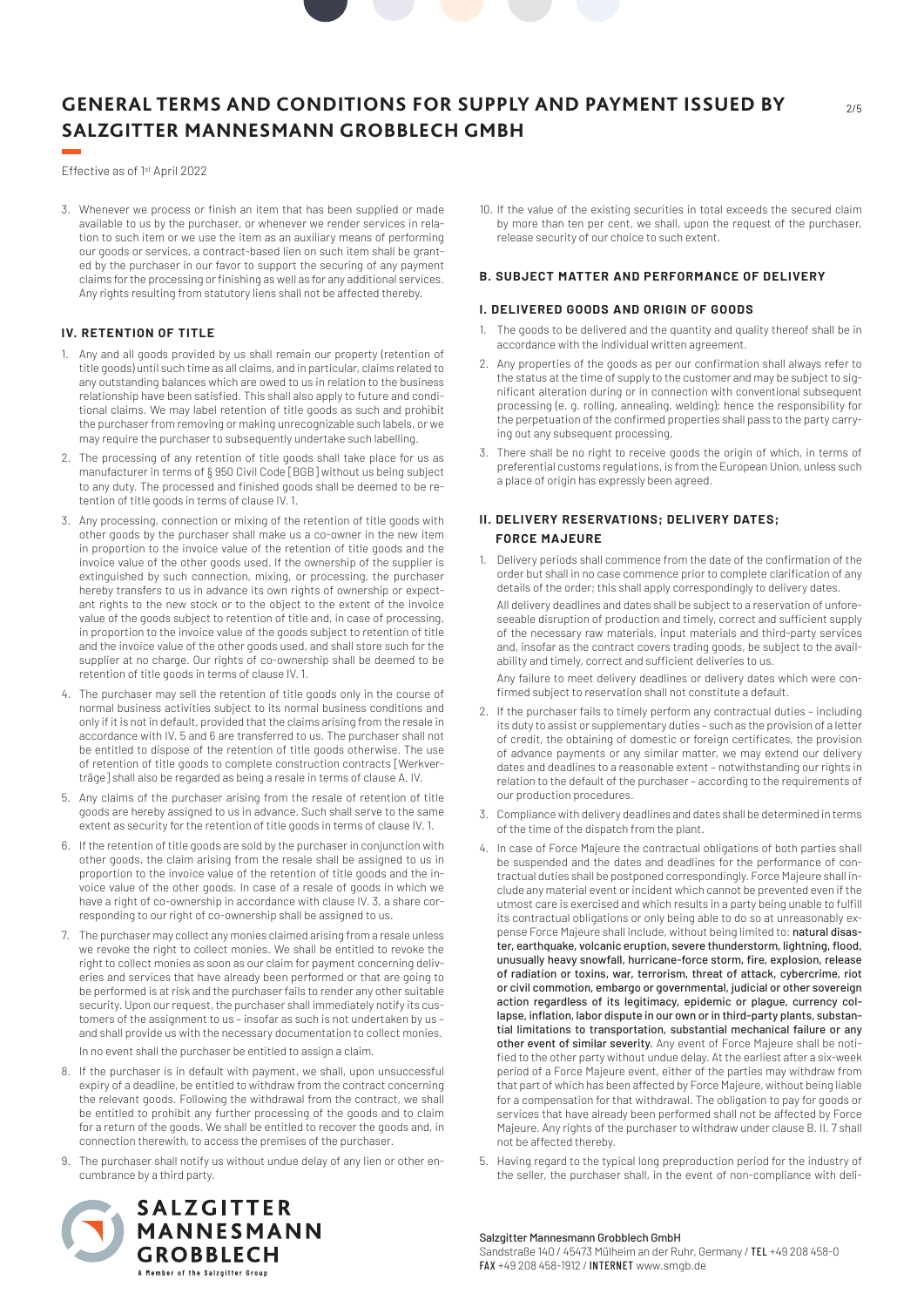Effective as of 1st April 2022

very dates or deadlines, only be entitled to claim under §§ 281, 323 German Civil Code [BGB] if it has provided us with a further reasonable deadline for delivery which – at variance with § 281, § 323 German Civil Code [BGB] – is given in connection with a declaration that it will refuse to accept any delivery after the expiry of the deadline; in case of the expiry of the deadline without delivery any claim for performance shall be excluded. In case we definitively declare to refuse performance, the customer will not be required to affix such subsequent deadline in combination with a menace of not accepting performance after expiry.

6. In case of default, we shall be liable to the purchaser for all damage and expenses arising out of or in connection with delays in performance only if we culpably failed to meet agreed delivery deadlines and dates; our liability shall be determined in this regard in accordance with the provisions of chapter C.

Without affecting its legal obligations to mitigate the damage, the purchaser shall, in particular, notify us in writing without undue delay of any recognizable pending damage resulting from delay. We reserve the right to advise the purchaser of the possibilities for covering purchases.

- 7. The purchaser may withdraw from the contract without setting any deadline if the performance of the entire delivery becomes permanently impossible for us before the transfer of risk. In addition, the purchaser may withdraw from the contract if, in relation to any order, the performance or any part of the order becomes impossible, and it has a reasonable interest in refusing part delivery. If this is not the case, the purchaser shall pay the relevant portion of the contract price resulting from the part delivery. The same shall apply in case of our inability to perform. In addition, the provisions of C. shall apply.
- 8. The purchaser undertakes to fulfil the security and reliability requirements issued by the German customs authorities for certification as an "Authorized Economic Operator" ["Zugelassener Wirtschaftsbeteiligter"] (ZWB/AEO). Insofar as the purchaser itself does not have, or has not applied for, a recognition as an Authorized Economic Operator, it undertakes to provide us with a separate declaration in the form available from the customs authorities stating that it will comply with security and reliability requirements. The purchaser undertakes to immediately inform us if any security or reliability requirements are infringed by it or any auxiliary party appointed by it in terms of the contract performance or if compliance can no longer be ensured.

We are entitled to terminate any contract for good reason if the purchaser does not comply with necessary security and reliability requirements for recognition as an Authorized Economic Operator or, if it does not provide any security declaration to us after being requested to do so, or if the purchaser or any party used by it for the performance of the contract substantially or repeatedly infringes such security and reliability requirements.

# **III. SIZE, WEIGHT, QUALITY**

- 1. Any variations in size, weight and quality within the scope of valid technical standards shall be permissible.
- 2. Depending on the individual contractual stipulations, the invoicing shall either be governed by the factual and effective weight as determined by us using gauged scales ("effective weight"), or by the weight which has been determined by us by way of calculation on the basis of the dimensions and the specific gravity of the material ("theoretical weight"). The theoretical weight may, within the scope of permissible tolerances of the dimensions, slightly differ from the effective weight; this has been considered when fixing the purchase price. The purchaser must not designate a theoretical weight as a factual or an effective weight towards third parties.
- 3. The purchaser shall have the right to establish that any weighing procedure with respect to the effective weight is incorrect.

#### **IV. TRANSPORT, PACKING AND TRANSFER OF RISK**

1. Generally, goods shall be transported at the expense and risk of the purchaser, and we shall select a suitable carrier or transport company. At the request of the purchaser, we shall arrange transport insurance at the expense of the purchaser.



- 2. For such transport, a freight supplement shall be charged in addition to the purchase price in accordance with the provisions agreed in the individual contract. All additional costs and expenses of transport not covered by the freight supplement shall, additionally, be invoiced to the purchaser.
- 3. In case of the collection of goods by the purchaser, we are entitled to refuse to load any vehicles which do not appear to be suitable for correct and safe transport or which are not equipped with the necessary securing devices.
- 4. The purchaser is responsible for unloading in relation to all means of transport. It shall return to the transport company all unloaded wagons and loading units fully emptied, correctly cleaned, decontaminated, and complete with all moveable parts.
- 5. If the loading or transport of goods is delayed for reasons for which the purchaser is responsible, we may, at the expense and risk of the purchaser, store the goods at our discretion, undertake all steps which we regard as necessary for preserving the goods and invoice the goods as having been delivered.

The same shall apply if goods notified as being ready for delivery are not called off within the stipulated timeframe. The provisions of law concerning default in acceptance [Annahmeverzug] shall remain unaffected.

6. The goods shall generally be delivered unpacked and unprotected, and no resulting external corrosion, transport-related soiling or superficial affects whatsoever shall qualify as a defect as to quality. Special packing or protection measures (e. g. for long-term storage, transport by sea or transport during winter conditions) shall be provided only if expressly ordered and at a further charge. Under all circumstances it is highly recommended to transport the goods in dry conditions, to review the goods upon delivery as to an intrusion of any humidity and to make sure that immediate drying and expeditious processing take place in cases when humidity has occurred.

We will accept the returning to us of any packing, protection and/or transport materials. No costs of the purchaser for the return transport or for its own disposal of packing materials shall be borne by us.

7. Insofar as no agreement to the contrary is reached, the risk for accidental loss or deterioration of the goods during transport shall pass to the purchaser upon the transfer of the goods to the transporting party, and otherwise upon the readiness for collection by the purchaser. If the goods are delivered or made ready at the request of the purchaser only upon its call up, risk shall transfer – depending on which occurs first – upon the handing over of the goods or upon the expiry of the agreed timeframe following the notice of readiness for transport. In case of any removal by the customer of the goods from a warehouse or store made available by us in terms of a further contractual arrangement, transfer of risk to the purchaser shall take place at the latest upon removal

# **V. RIGHTS ARISING FROM DEFECTS**

1. The contractual quality and the absence of defects of our goods shall be determined exclusively in accordance with the express agreements as to quality and quantity of the ordered goods at the time of transfer of risk (§ 434 para. 2 no. 1 BGB) on the condition that any production-related minor variations within the normal tolerance range for the industry shall not constitute a defect. Any liability for a particular purpose or a particular use will be accepted by us only if such is expressly agreed; otherwise, the risks of suitability and use shall be exclusively with the purchaser. Neither for the fitness for the intended purpose stipulated in the contract regulated in § 434 para. 2 no. 2 BGB nor for the objective requirements regulated in § 434 para. 3 BGB will we accept any liability. This shall also apply if we are aware of the intended use of the goods or do not object to a suitability of the goods or service for a specific use. We shall not be liable for any deterioration or destruction or incorrect use of the goods after the transfer of risk.

In case the purchaser intends to use our goods for safety-relevant items or elements, the necessary due diligence requirements and the subject, the number, and the range of safety inspections to be carried out by us must expressly be agreed in the contract. This shall not relieve the purchaser from his sole responsibility for any fitness for purpose or use.

# Salzgitter Mannesmann Grobblech GmbH

Sandstraße 140 / 45473 Mülheim an der Ruhr, Germany / TEL +49 208 458-0 FAX +49 208 458-1912 / INTERNET www.smgb.de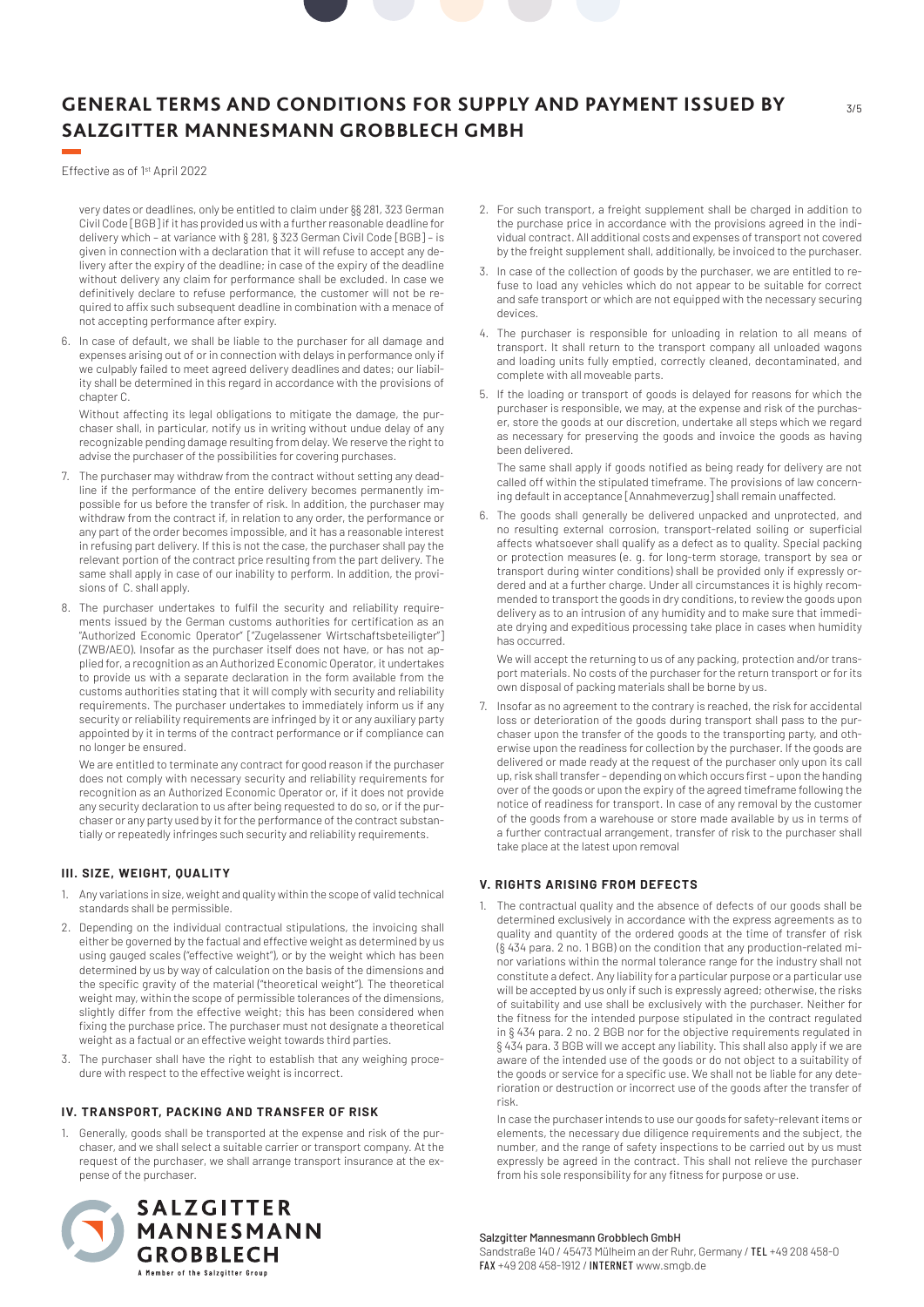Effective as of 1st April 2022

- 2. The content of any agreed specifications and any other expressly agreed purpose shall not constitute a guarantee [Garantie]; any acceptance of a guarantee shall require a written agreement of such.
- 3. The purchaser shall, upon receipt, inspect any goods received without undue delay. Any right to claim for a defect which is perceptible during a reasonable inspection shall exist only if notice of such is given in writing without undue delay. Any hidden defect must be notified upon discovery without undue delay.

After the carrying out of an agreed acceptance, notice of any defect which could have been detected during acceptance shall be excluded.

The purchaser is expressly advised that any semi-finished products and heavy plates which are delivered by us may comprise material-conditioned discontinuities or irregularities (e. g. spills, cracks, blow or shrink holes, inclusions, or microstructural defects), which cannot be avoided during the manufacturing process and which, despite the exercise of utmost diligence, might not always be detectable for us prior to dispatch. Such discontinuities or irregularities will often become visible not until a processing or metal forming process is imminent or takes place (e. g. pressing or bending). Hence, the purchaser shall, upon processing and forming of metal, be obliged to exercise particularly due diligence and a safety inspection both prior to and following any metal forming and shaping. Any and all items manufactured or made of semi-finished materials or heavy plates which have been delivered by us must always be thoroughly scrutinized prior to any subsequent processing, prior to installation with other items and prior to bringing on the market. In case of a resale of our goods, be it in a processed or a treated condition, or unaltered, the purchaser shall be obliged to notify his customer and any other third party, who is going to process or treat the goods within the intended use, of the aforesaid safety warnings, and to impose the aforesaid obligations of due diligence and safety inspections on the said parties.

- 4. In case of a notice of defect, the purchaser shall, without undue delay, give us the opportunity to examine the demurred goods. Upon request, the demurred goods or a sample thereof shall be made available to us at our expense. In case of any unjustified notice of defect we reserve the right to charge the purchaser for freight and handling costs as well as for testing expenses.
- 5. In case of goods sold as sub-grade material (e. g. so-called II-a material), the purchaser shall have no rights in relation to identified defects and other defects which would normally be expected.
- 6. In case of any defect, we shall remedy the defect by way of providing subsequent performance [Nacherfüllung], which shall, at our choice - while considering the needs of the purchaser –, either be made by way of a replacement delivery or by way of curing the defect; mandatory rights of the purchaser as provided by the law regarding subsequent performance shall not be affected.

If the subsequent performance may only be carried out at a disproportional and unreasonable cost, we shall be entitled to refuse to carry out subsequent performance, whereas the mandatory rights of the purchaser following such a justified refusal, as provided by the law, shall not be affected.

If we fail to render the subsequent performance successfully within a reasonable period, the purchaser may set us a reasonable deadline for subsequent performance after the expiry of which the purchaser may either reduce the purchase price or withdraw from the contract.

Any further rights exceeding the rights as set forth in B. V. 6, e.g. to compensation or reimbursement of expenses without avail, shall only exist in terms of the provisions of C.

7. The limitation period in case of a defect shall end – except in case of wilful acts or gross negligence – after the expiry of one year from delivery. Notwithstanding sentence 1, the statutory limitation periods as per the German Civil Code [BGB] shall apply for goods which, in accordance with their normal use, have been employed in a construction and which have caused a defect to that construction. §§ 445a (recourse of a seller), 445b (limitation period for recourse claims) and § 478 (cost of handing over) German Civil Code [BGB] shall not be affected. Any repair or replacement delivery shall not initiate the limitation period again.



Notwithstanding the aforesaid provisions, the relevant prescribed statutory limitation periods shall apply for personal injury or damage to privately-used property or in case of willful acts.

4/5

- 8. Any right of recourse of the purchaser against us under §§ 445a, 445b and § 478 Civil Code [BGB] shall be limited to the extent permitted by law for defect claims made by third parties against the purchaser and shall be subject to the purchaser fulfilling its duty in relation to us to examine the goods and to notify us of any defects. The purchaser shall be obliged to repel any unjustified claims. We shall neither be liable for any contractual extensions of the purchaser's liabilities in relation to its buyers or third parties nor for any guarantee covenants made by the purchaser towards its buyers or third parties nor for any compensation exceeding the amount which would be due according to the law if granted by the purchaser to its buyers or third parties.
- 9. We shall neither be liable for any reclamation fees nor for any lump sum damages nor for any penalties whatsoever.
- 10. Insofar as the United Nations Convention of 11 April 1980 as to the International Sale of Goods (UN Sales Law) applies, such shall do so subject to the condition that any claims for damages or expenses against us due to defects in the purchased goods or for any other failure to perform shall only apply in case of any fault by our legal representatives or agents and only in terms of the limits set out in the following provisions of chapter C. The aforesaid limitations shall not apply to personal injury, damage to privately-used property or for cases where a liability mandatory as per the law.

### **C. GENERAL LIMITATIONS OF LIABILITY**

- 1. Our liability for damages or expenses regardless of the legal basis shall be limited or excluded in accordance with the provisions of chapter C.
- 2. We shall be liable only in case of willful acts or gross negligence of our legal representatives or agents or in case of a culpable and substantial breach of a contractual duty.
- 3. In case of a culpable and substantial breach of a contractual duty we shall be liable – except in case of a willful act or gross negligence of our legal representatives or agents – only for typical, foreseeable damage.
- 4. Any liability for loss of production and loss of profit shall be excluded in all cases.
- 5. Our liability, regardless of the legal basis, shall be limited to the total contract value – in case of call-offs or individual orders based on a framework agreement limited to the contract value of the relevant call-off or individual order – insofar as no higher insurance coverage or rights to higher levels of compensation exist in relation to any third party outside of the group. In the event that the total contract value or the call-off or individual contract value without statutory turnover tax [Umsatzsteuer] is less than € 50,000, the amount of € 50,000 shall apply as the maximum level of liability insofar as no higher insurance coverage or rights to higher levels of compensation exist in relation to any third party outside of the group.
- 6. The limitations and exclusions of liability contained in these Supply and Payment Conditions shall not apply in case of willful acts or in case of personal injury, damage to privately-used property or in cases where applicable mandatory law requires such liability.

# **D. MISCELLANEOUS**

#### **I. TAXES, CUSTOMS, DUTIES**

- 1. In addition to the purchase price, we shall invoice turnover tax (Umsatzsteuer) on sales in the Federal Republic of Germany at the respective applicable rate.
- 2. Any cross-border deliveries shall be excluding customs and tax. Insofar as customs, tax and other duties are levied, such shall be the responsibility of the purchaser.

Salzgitter Mannesmann Grobblech GmbH

Sandstraße 140 / 45473 Mülheim an der Ruhr, Germany / TEL +49 208 458-0 FAX +49 208 458-1912 / INTERNET www.smgb.de